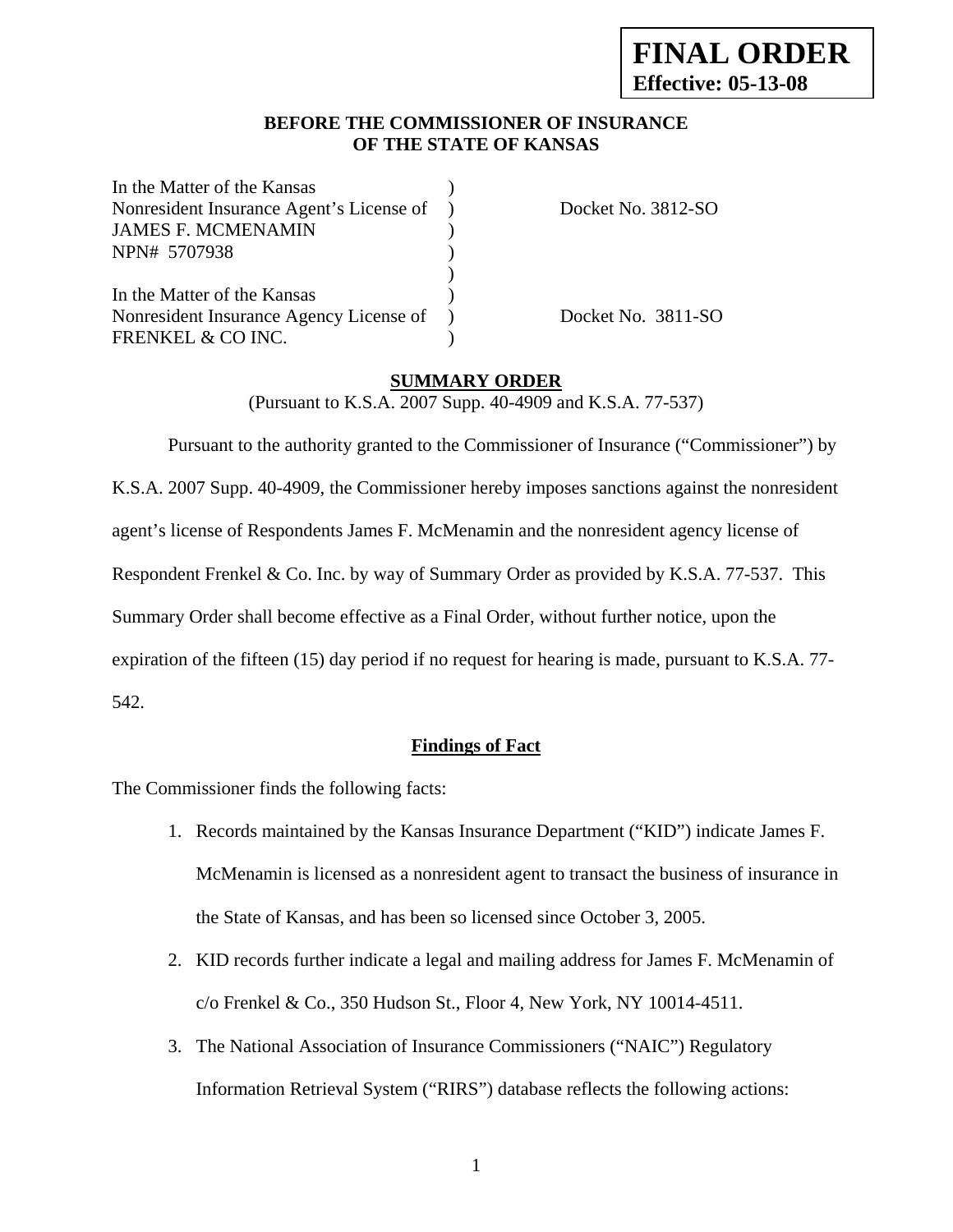James F. McMenamin was assessed a monetary penalty in the State of Virginia,

effective October 18, 2007, for selling for unlicensed insurer.

- 4. Records maintained by the Kansas Insurance Department ("KID") indicate that Frenkel & Co Inc. is licensed as a nonresident agency to transact the business of insurance in the State of Kansas, and has been so licensed since June 22, 1989.
- 5. KID records further indicate legal and mailing address of 350 Hudson St., Floor 4, New York, NY 10014.
- 6. The National Association of Insurance Commissioners ("NAIC") Regulatory Information Retrieval System ("RIRS") database reflects the following actions: Frenkel & Co was assessed a monetary penalty by the State of Virginia, effective October 18, 2007, for selling for unlicensed insurer.

## **Applicable Law**

- 7. K.S.A. 2007 Supp. 40-4909 states, in pertinent part:
	- (a) The commissioner may deny, suspend, revoke, or refuse renewal of any license issued under this act if the commissioner finds that the applicant or license holder has:
		- (2) Violated
			- (A) any provision of chapter 40 of the Kansas Statues Annotated, and amendments thereto, or any rule and regulation promulgated thereunder;
			- (C) any insurance law or regulation of another state;
	- (b) In addition, the commissioner may suspend, revoke or refuse renewal of any license issued under this act if the commissioner finds that the interests of the insurer or the insurable interests of the public are not properly served under such license.
	- (h) in lieu of taking any action under subsection (a), the commissioner may: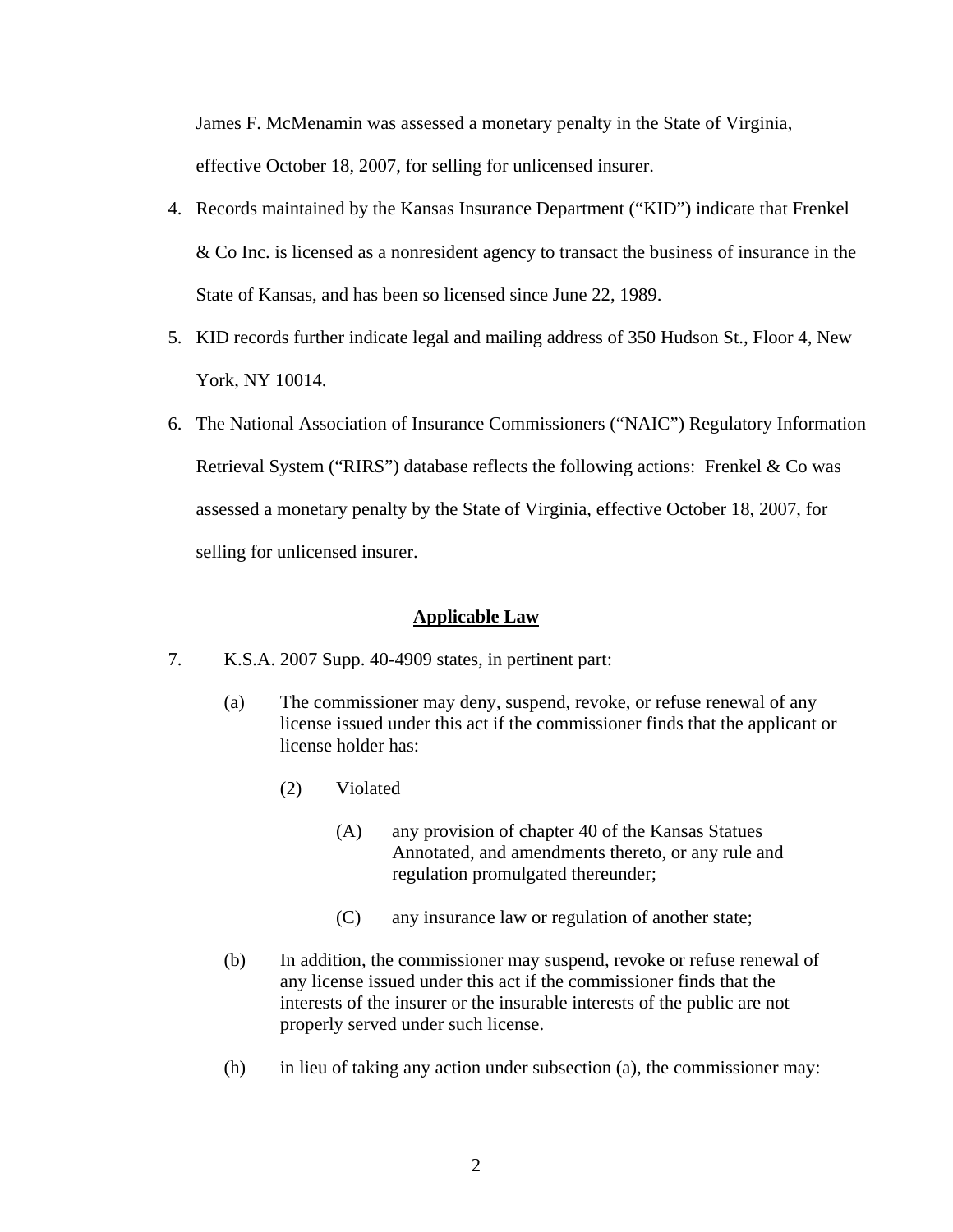(2) issue an order imposing an administrative penalty up to a maxium of \$500 for each violation . . . unless such person knew or should have known that the violative act could give rise to disciplinary action under subsection (a). If such person knew or reasonably should have known the violative act could give rise to any disciplinary proceeding . . . the commissioner may impose a penalty up to a maximum of \$1000 for each violation . . . .

- 8. KA.R. 40-7-9 states, in pertinent part: Each person licensed in this state as an insurance agent shall report the following to the commissioner of insurance within 30 days of occurrence:
	- (a) Each disciplinary action on the agent's license or licenses by the insurance regulatory agency of any other state or territory of the United States.

#### **Conclusions of Law**

- 9. The Commissioner has jurisdiction over Respondents as well as the subject matter of this proceeding, and such proceeding is held in the public interest.
- 10. The Commissioner finds that Respondents' Kansas licenses may be revoked because Respondents' violated an insurance law or regulation in another state pursuant to K.S.A. 2007 Supp. 40-4909(a)(2)(C).
- 11. The Commissioner finds that Respondents' violated K.S.A. 2007 Supp. 40-  $4909(a)(2)$ (A) and K.A.R. 40-7-9 by failing to notify the Kansas Insurance Department of the disciplinary action taken by the State of Virginia Department of Insurance on October 18, 2007 within thirty (30) days.
- 12. The Commissioner, therefore, concludes that good cause exists pursuant to K.S.A. 2007 Supp. 40-4909(a) and (h) to revoke or suspend Respondents' Kansas nonresident license or impose administrative penalties in lieu of revocation.
- 13. The Commissioner concludes that Respondents' license may be revoked for the protection of the insurable interests of the public pursuant to K.S.A. 2007 Supp. 40-4909(b).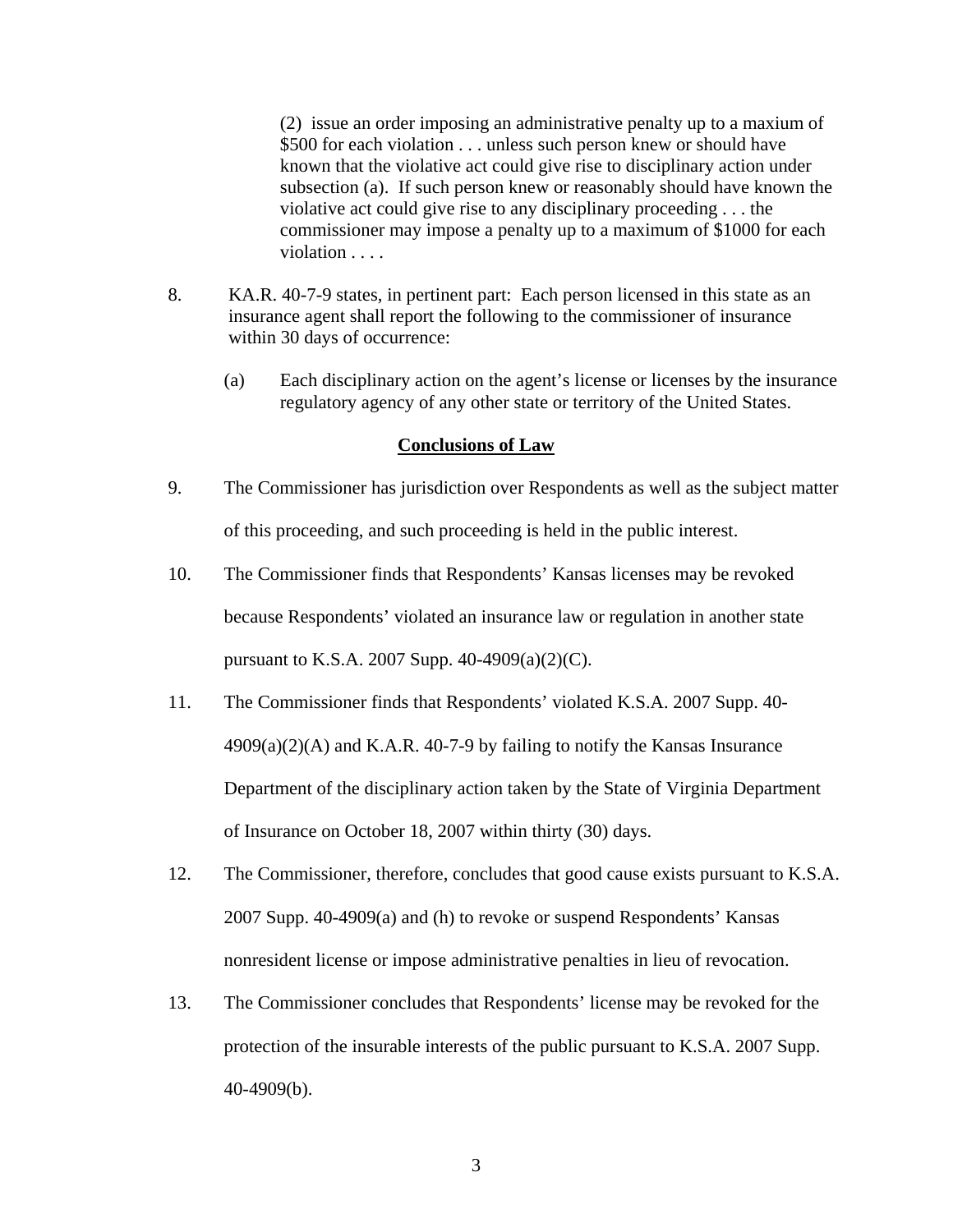14. Based on the facts and circumstances set forth herein, it appears that the use of summary proceedings in this matter is appropriate, in accordance with the provisions set forth in K.S.A. 77-537(a), in that the use of summary proceedings does not violate any provision of the law and the protection of the public interest does not require KID to give notice and opportunity to participate to persons other than James F. McMenamin and Frenkel & Co. Inc.

#### **IT IS THEREFORE ORDERED BY THE COMMISSIONER OF INSURANCE THAT:**

Respondents James F. McMenamin and Frenkel & Co. Inc. shall pay an administrative penalty of \$250.00 for failure to notify KID of another state agency's action and the Kansas nonresident insurance license of James F. McMenamin and Frenkel & Co. Inc. is hereby **SUSPENDED on the effective date of this order until such time as the penalty is paid in full.** 

#### **NOTICE AND OPPORTUNITY FOR HEARING**

James F. McMenamin and Frenkel & Co. Inc., within fifteen  $(15)$  days of service of this Summary Order, may file with the Kansas Insurance Department a written request for hearing on this Summary Order, as provided by K.S.A. 77-542. In the event a hearing is requested, such request should be directed to:

> John W. Campbell, General Counsel Kansas Insurance Department  $420$  S.W. 9<sup>th</sup> Street Topeka, Kansas 66612

Any costs incurred as a result of conducting any administrative hearing shall be assessed against the agent/agency who is the subject of the hearing as provided by K.S.A. 40-4909(f). Costs shall include witness fees, mileage allowances, any costs associated with reproduction of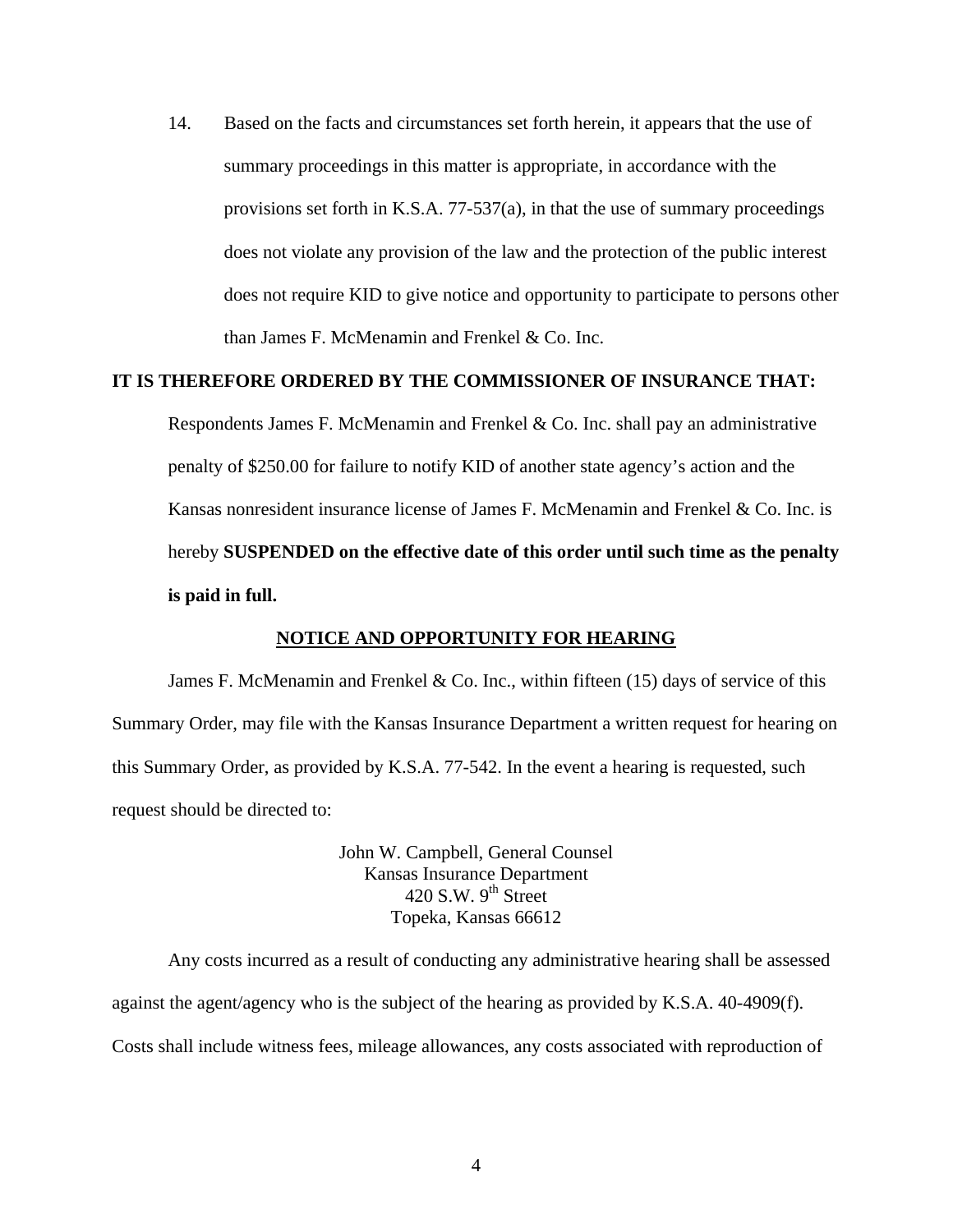documents which become part of the hearing record, and the expense of making a record of the hearing.

If a hearing is not requested, this Summary Order shall become effective as a Final Order,

without further notice, upon the expiration of the fifteen (15) day period for requesting a hearing.

The Final Order will constitute final agency action in the matter.

In the event the Petitioner files a petition for judicial review, the agency officer

designated pursuant to K.S.A. 77-613(e) to receive service of a petition for judicial review on

behalf of the Kansas Insurance Department is:

John W. Campbell, General Counsel Kansas Insurance Department 420 S.W.  $9^{th}$  St. Topeka, Kansas 66612

# **IT IS SO ORDERED THIS \_17th\_\_ DAY OF APRIL, 2008, IN THE CITY OF TOPEKA, COUNTY OF SHAWNEE, STATE OF KANSAS.**



 **\_**/s/ Sandy Praeger\_\_\_\_\_\_\_\_\_\_\_\_\_\_\_\_\_\_\_\_\_ **Sandy Praeger** Commissioner of Insurance

 $\angle$ s/ John W. Campbell $\angle$  John W. Campbell General Counsel

# **CERTIFICATE OF SERVICE**

The undersigned hereby certifies that she served the above and foregoing Summary Order on this 17th day of April , 2008, by causing the same to be deposited in the United States Mail, first class postage prepaid, addressed to the following: